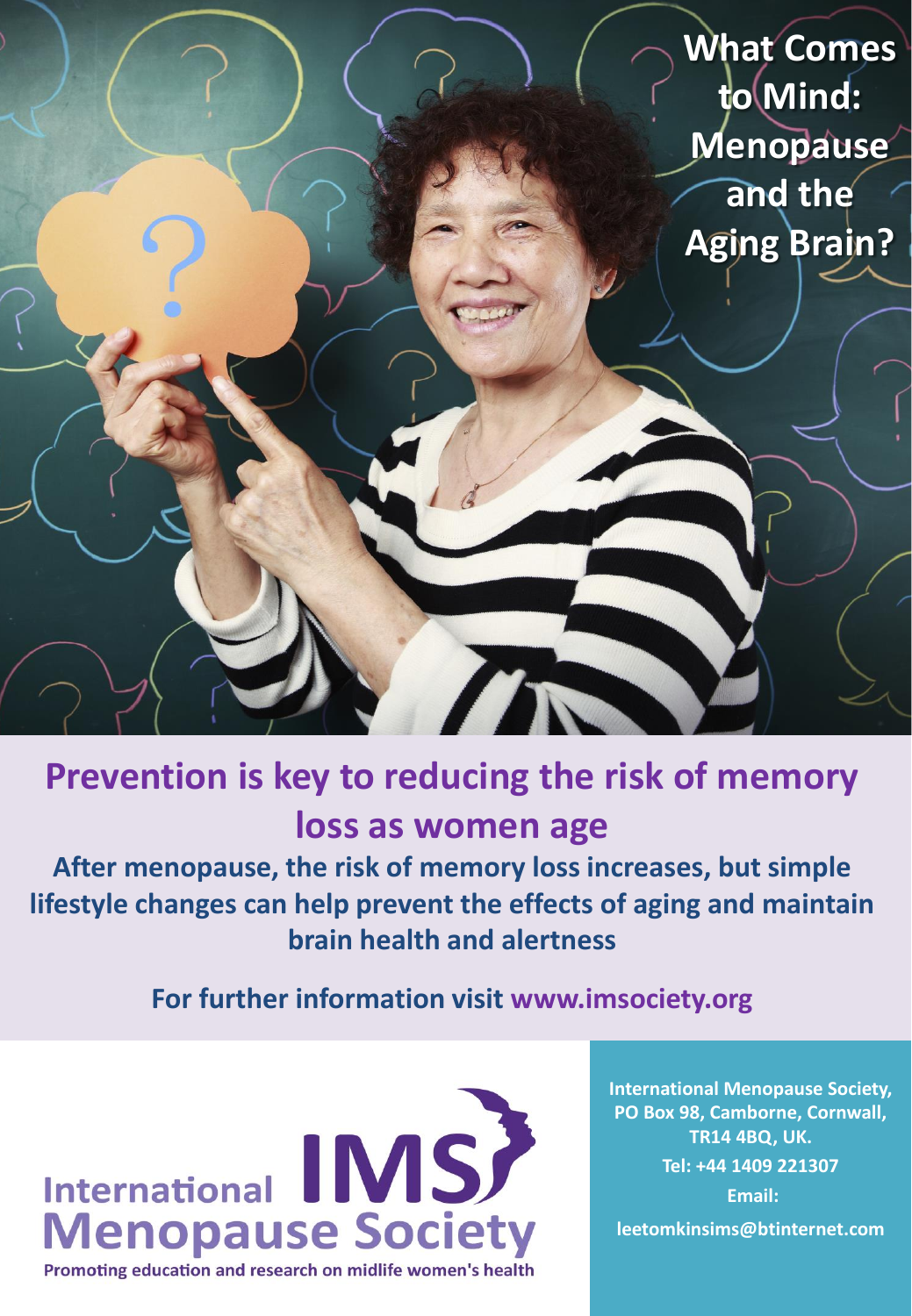# **What Comes to Mind: Menopause and the Ageing Brain**

**Prevention is key to reducing memory loss as women age**

# **What happens during the menopause?**

All women go through the menopause. When a woman's menstrual periods stop, her ovaries stop producing eggs and her oestrogen levels decline.

51 years is the average age for a woman to reach the menopause and the entire process can last anywhere from 2-10 years. [1.]

Unfortunately for many women, this is a time of anxiety and distress due to the various symptoms that can accompany the drop in oestrogen: [2.]

- Irregular periods
- Hot flushes / flashes
- Sleep difficulties
- Aches and pains
- Irregular heartbeat
- Dizziness and headaches
- Need to urinate more frequently
- Mood changes, such as irritability, depression or anxiety
- Trouble concentrating and tiredness
- Weight gain and bloating
- Digestive problems



Menopause is inevitable for all women; the focus should lie with lessening its effects and improving quality of life. The risk of memory loss increases after menopause. Many factors can contribute to memory loss but simple lifestyle changes may help prevent the effects of aging and maintain brain health and alertness.

# **The difference between cognitive decline and dementia**

Everyone's brain functions change as they age; for most, thought processes, analysis and problem solving show a decline during midlife and beyond. <sup>[3.]</sup>. This is because these tasks are linked directly to memory and other mental abilities. As these abilities are affected, we experience symptoms of poor memory, poor concentration, fuzzy thinking or have trouble multi-tasking.

The most severe form of cognitive deterioration is dementia. This severely impacts individuals, and it is no longer possible to carry out normal day-to-day activities. Age-related cognitive decline on the other hand is not due to the same processes. We can become a little more forgetful and a little less efficient in our thinking. The good news is that many aspects of healthy ageing are under our control. Also, importantly, healthy aging provides a buffer against dementia changes that might emerge later in life.

# **Preventing memory loss in midlife and beyond**

During the natural menopause transition and early post menopause, some women notice forgetfulness or other cognitive symptoms, which can raise concerns of mental decline. During the menopause transition, there may in fact be modest reductions in aspects of attention <sup>[4.]</sup>, but natural menopause does not appear to lead to persistently poorer memory. [5.]

There's no definitive list of actions to take to help reduce memory loss but evidence does support some approaches over others. <sup>[6.]</sup> Brain health can be improved through mentally stimulating activities, such as work or leisure. <sup>[7.]</sup> Here we discuss measures of how brain health and functions can be improved: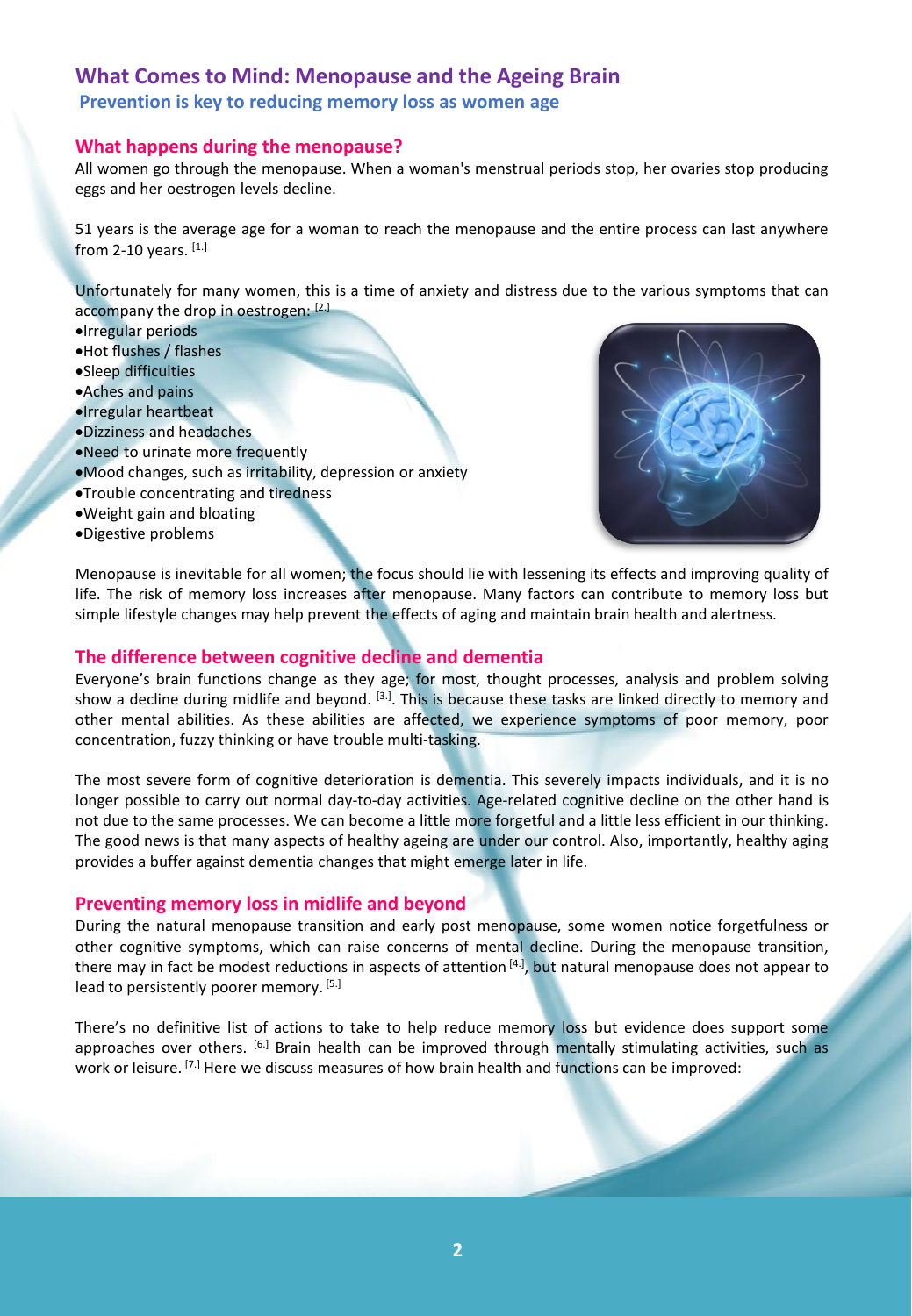# **Nutrition, diet and lifestyle measures**

#### *Mediterranean diet*

Research suggests that a Mediterranean diet in midlife and beyond supplemented with olive oil or nuts can help improve brain function. It may be the antioxidant-rich diet that is strongly associated with delaying cognitive decline. <sup>[8.]</sup>

This is not a specific diet per se more of a lifestyle whereby individuals eat natural, unprocessed foods like fruits, vegetables, whole grains and nuts. They make olive oil their primary source of dietary fat, reduce red meat consumption and eat low to moderate amounts of fish.

#### *Vitamin D*

Low levels of vitamin D is associated with cognitive decline in older adults. [9.] There are specific foods that contain vitamin D that can be eaten to replenish levels, for example, oily fish – such as salmon, sardines and mackerel, eggs, fortified fat spreads, fortified breakfast cereals, and some powdered milks. Dietary supplements may be considered alongside other lifestyle changes to help improve general brain health.

#### *B-vitamins*

There is evidence to support B-vitamins can help improve brain health. Our bodies levels of homocysteine increase with age; vitamin B12, folic acid (vitamin B9), and vitamin B6 can help to rebalance these levels. <sup>[10.]</sup>

B vitamins are widely distributed throughout the food supply, so if you're eating a varied, balanced diet that includes foods from all food groups, you're most likely getting as many vitamins as you need.

Good food sources for B-vitamins include: pork, chicken, turkey, liver, salmon, cod, bread, whole cereals – such as oatmeal, wheat germ and brown rice, eggs, milk, cheese, soya beans, peanuts, potatoes, broccoli, Brussels sprouts, spinach, asparagus, peas, and chickpeas. [11.]

#### *Soy isoflavones*

Soy isoflavones seem to have a positive effect on improving brain function and visual memory in postmenopausal women <sup>[12.]</sup> if used at an earlier age after menopause. These supplements can be purchased from health food stores.

#### *Physical activity*

Some studies suggest that physical activity combined with mental stimulation help improve brain health in older adults. <sup>[13.]</sup> Post-menopausal women can also be prone to additional weight gain due to reduced oestrogen lowering the metabolic rate so regular exercise will help combat a multitude of symptoms. Although women frequently report weight gain during this period, studies have consistently shown that weight gain is primarily influenced by age, not menopause. [14., 15.]

Tai chi exercises have proven effective in trials at boosting memory. <sup>[16., 17.]</sup> These specific exercises focus one's attention on the here and now, and promote mindfulness; this is an important component of meditation and mind-body practices such as tai chi.

#### *Alcohol and smoking*

The reduction of toxins, including alcohol and smoking, as well as the implementation of mental and physical exercises can prevent cognitive decline in the elderly studies suggest. <sup>[18.]</sup> Women in midlife and beyond are advised to have no more than 2 units a day. [19.]

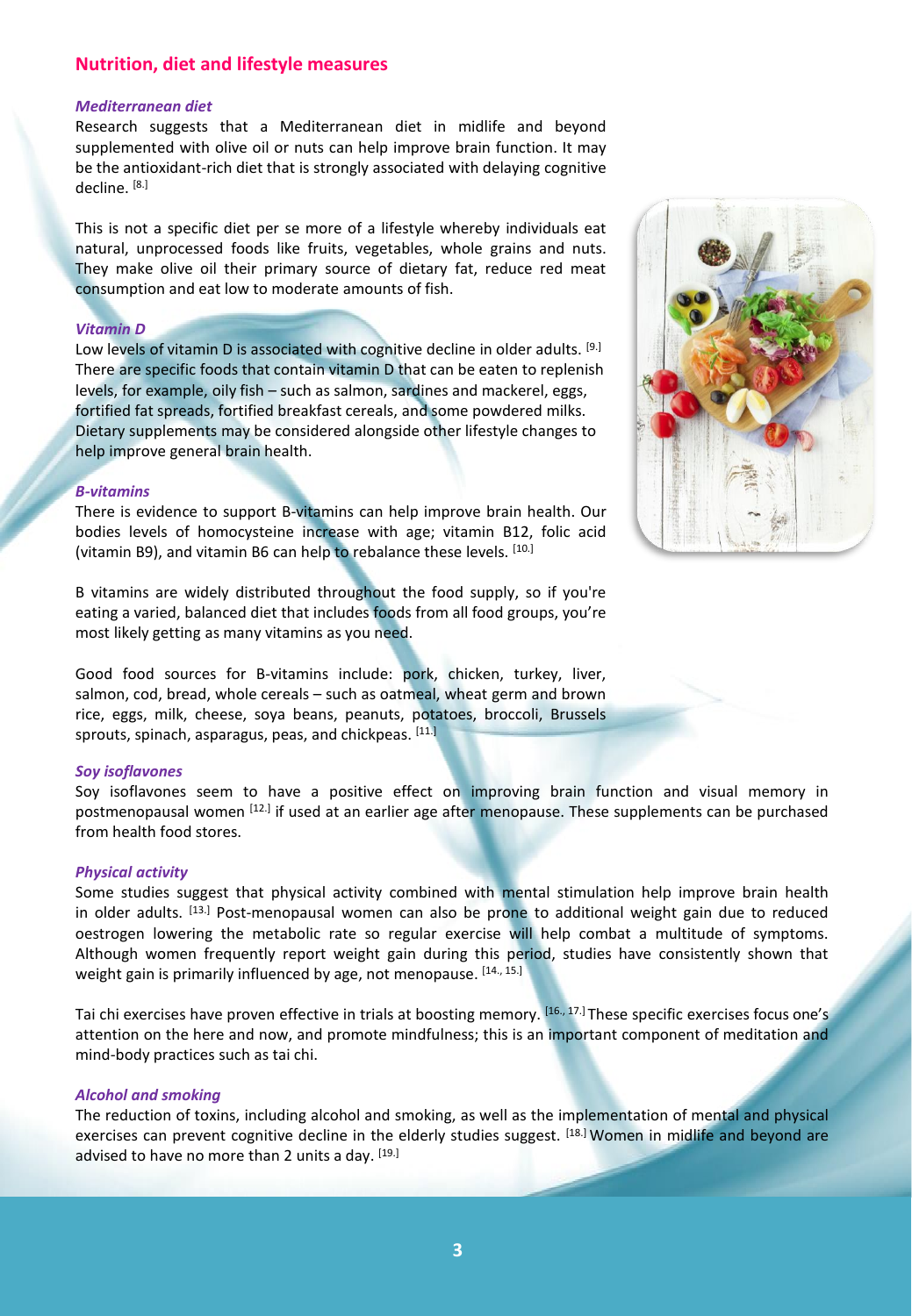# **Mental activity and social interaction**

Mental stimulation like playing chess and other board games, learning a foreign language, volunteering, reading and playing a musical instrument all keep the brain tuned increasing its capacity and improving our cognitive functions. <sup>[20., 21. 22.]</sup>. Finding a friend to do some of these activities with is also a bonus: in a study that examined over 1,000 people, those with a limited social network were 60% more likely to have cognitive decline and dementia after a three-year period. [23.]

## **Menopausal Hormone Therapy (MHT)**

Menopausal hormone therapy (MHT) may not directly impact or improve memory; however, the benefits of this prescribed treatment helps alleviate menopausal symptoms and reduce risk for other diseases post menopause. A woman's informed decision is increasingly the critical factor in whether MHT is prescribed and this is an option that should be considered with your healthcare professional. [24.]

# **Top 10 prevention tips for memory loss in later life**

Research has suggested that combining good nutrition with mental, social and physical activities may have a greater benefit in maintaining or improving brain health than any single activity:

- **1.Nutrition:** an antioxidant-rich **Mediterranean diet** with olive oil may help
- **2.Vitamin D and B-Vitamins:** may improve brain health alongside other activities
- **3.Other dietary supplements**: Soy isoflavones helping to improve memory
- **4.Physical activity**: brisk walking and other forms of aerobic exercise are linked to a lower dementia risk
- **5.Mindfulness:** Tai chi studies show positive outcomes for improving memory
- **6.Control alcohol consumption:** moderating alcohol intake can help maintain brain health
- **7.Smoking cessation:** reducing the intake of toxins can help boost brain health
- **8.Mental activity:** important for boosting brain stimulation
- **9.Social interaction:** engaging, challenging and creative communication
- **10.MHT:** helping to alleviate distressful vasomotor menopausal symptoms

Be sure to discuss your options and prevention strategies with your healthcare professional. If you have any concerns or would like to discuss any areas highlighted in this leaflet, please visit your healthcare professional or alternatively you can read more in Climacteric 2015. [25.]